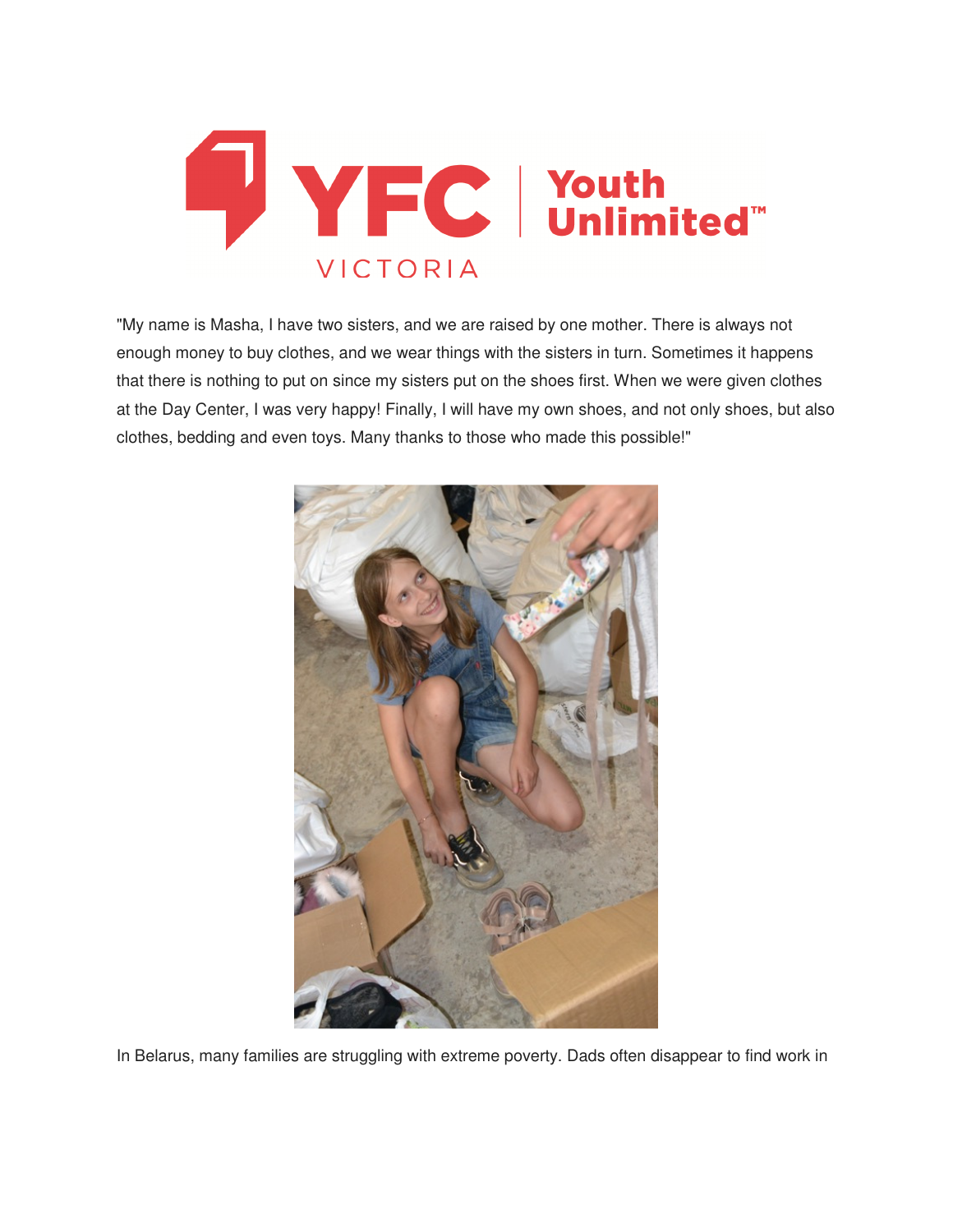other countries, never to return. Moms struggle to manage, and dropping kids at the orphanage is common. Alcohol is a huge problem as they live without much hope of a bright future. In July YFC Belarus received the container we packed in March, full of items to help them reach out to kids and families who are in these kind of circumstances. Here is another story from their distribution report:

"Kiryusha is 12 years old and lives in the village of Radoshkovichi. He attends the Day Center and actively participates. Kiryusha only recently returned from the orphanage at the end of April, and is so small and fragile. His mother drinks and does not take care of the children, and the older sister studies and cannot look after her brother. Kiryusha was temporarily sent to the orphanage so that he would be there under supervision and not starve, but now he is at home because the mom was given time by the probationary guardianship authorities. They live poorly, the atmosphere in the house is poor. Mom doesn $\otimes$ t want to let the YFC volunteers go into her home to help because she is ashamed. One new year, Kiryusha's older sister made a wish - to receive a shampoo as a gift, because many children do not have basic body care products. It was great to see the children's eyes shine when presented with cool sneakers, nice clothes and hygiene items! We pray and hope that mom will change her mind and take care of the children, and that our practical help will allow us further access into their lives to share the hope found in Jesus."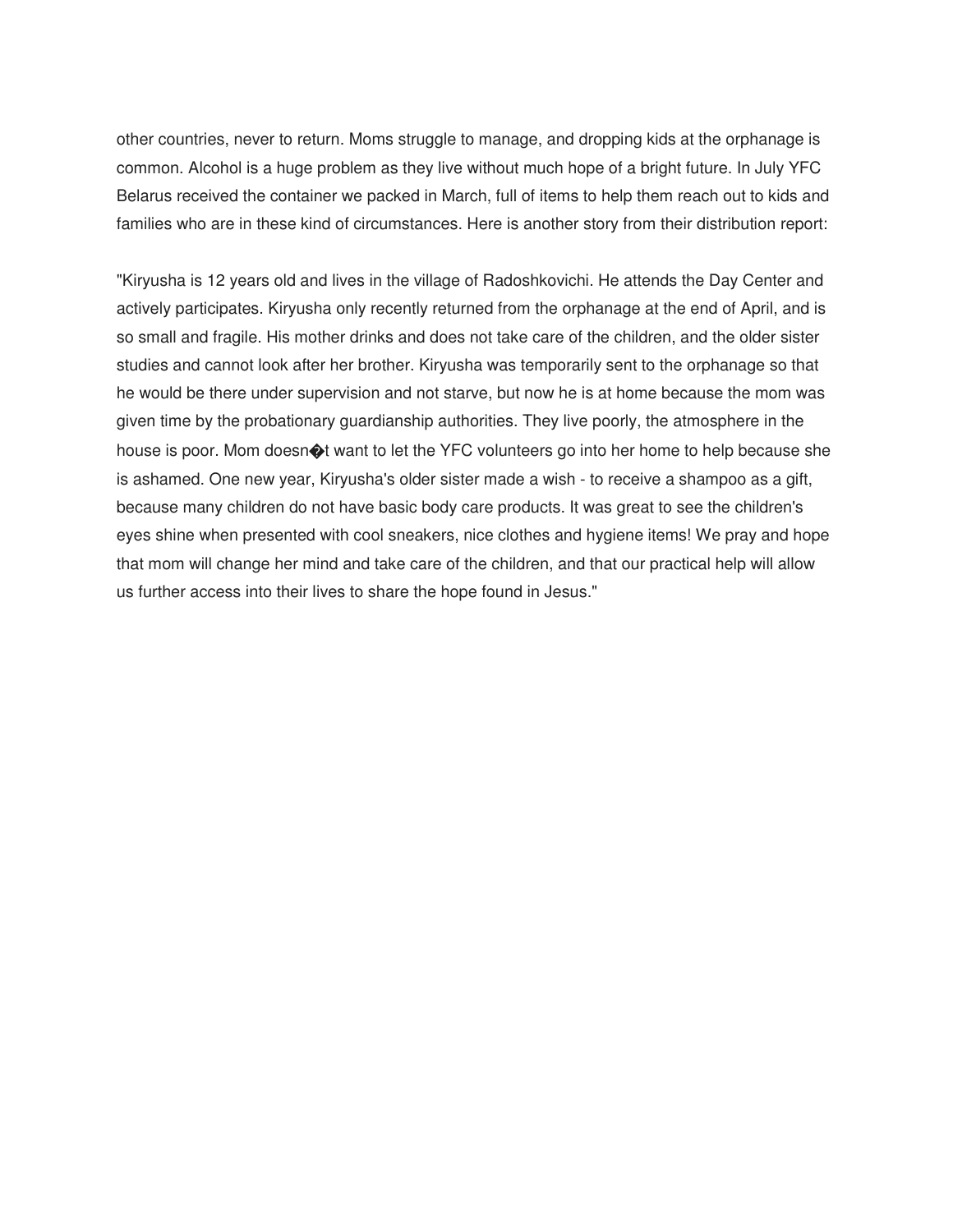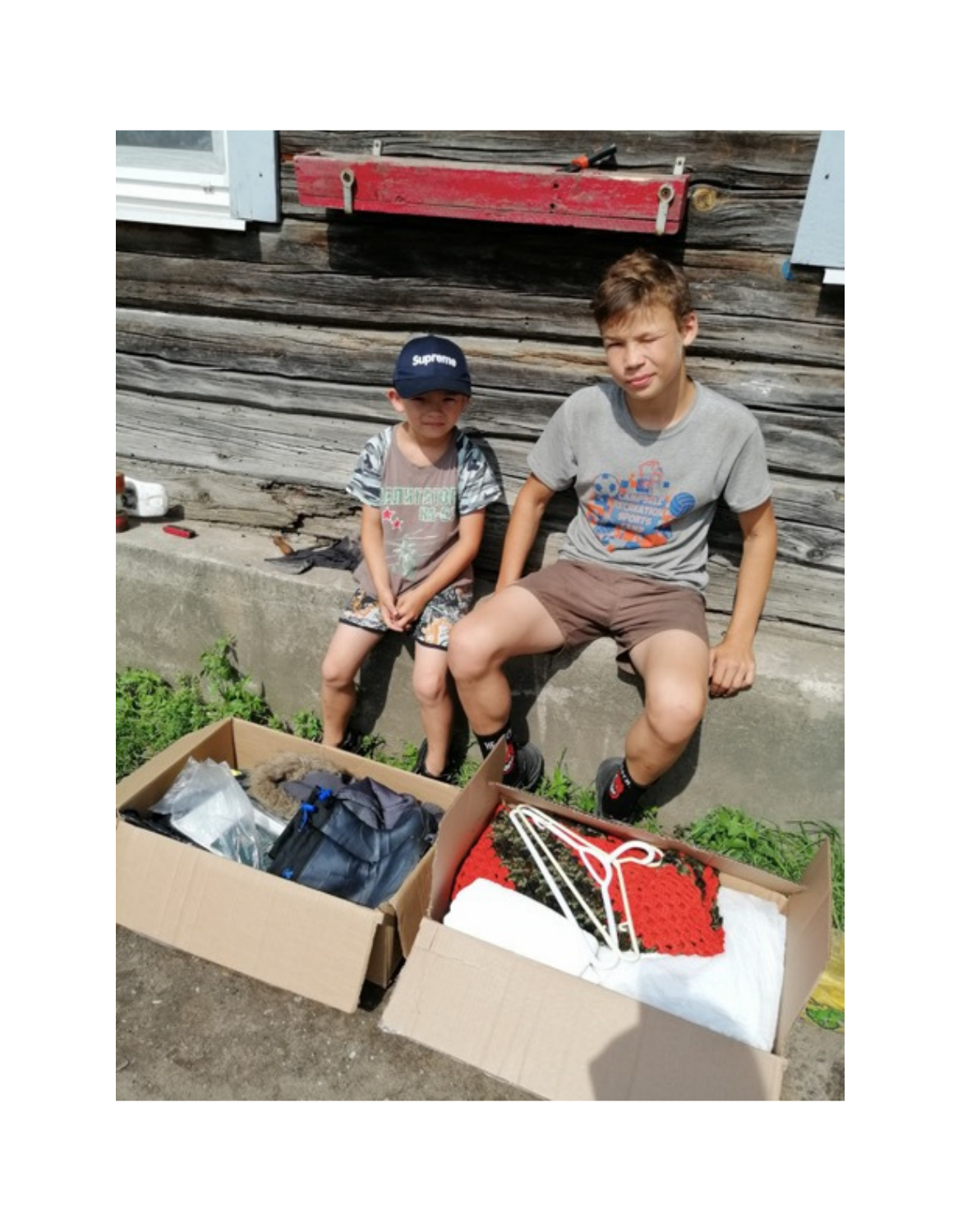

YFC Belarus partners with churches across their country to run Day Centres - a place for kids to go after school to be fed, helped with their homework, do fun activities, and learn about a God who loves them. Having this kind of support is huge for the families, and kids go from being down and discouraged, not doing well in school, and feeling bad about themselves, to being transformed by the love and encouragement given to them. Plus kids and families are ultimately transformed by the love of God and hope found in Jesus. What a privilege to play a part in what God is doing! By praying and giving financially to this ministry, you too are a part of seeing lives changed as YFC Belarus reaches out to be the hands and feet of Jesus to people who desperately need it. Thank you! I am still waiting for a report on the hockey equipment we sent over as well, and will be sure to pass it along when I receive it.

Many blessings to you, and may you be inspired to find ways to help others through simple acts of kindness and encouragement that can make a world of difference!

Dave

To invest in what God is doing through this ministry, visit https://yfc.ca/victoria/team/dave-peacock/